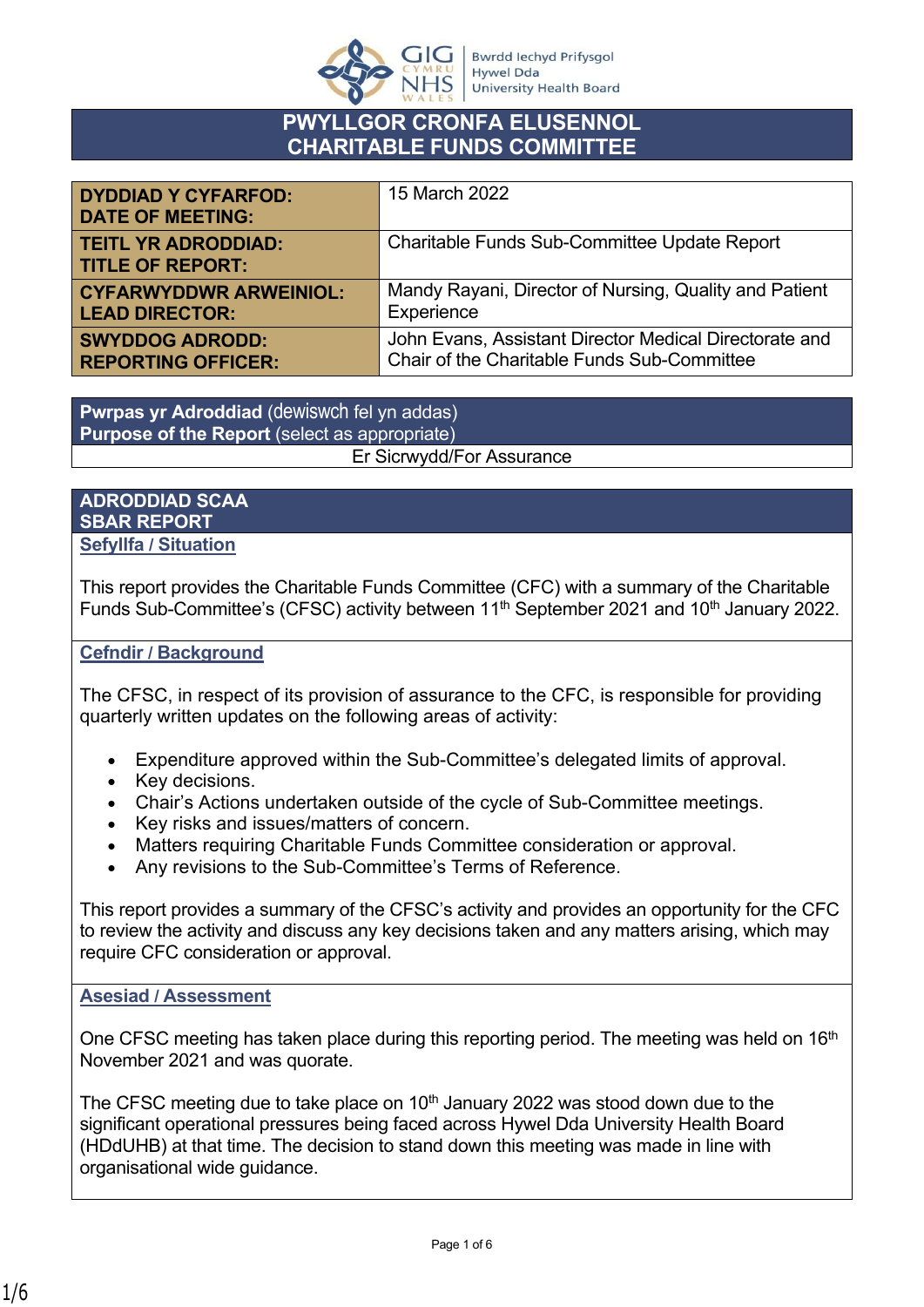An update on the CFSC meeting held on 7<sup>th</sup> March 2022 will be reported to the CFC at its next meeting in June 2022.

# **1. Expenditure Approved within the CFSC's Delegated Limits of Approval**

The following charitable expenditure requests were considered and approved within the CFSC delegated approval limits during this reporting period:

| <b>Meeting</b> | <b>Item</b>                                                                                      | <b>Comments</b>                                                                                                                                                                                                                                                                                                                                                                                                                                                                                                                                                                                                                                                                                                                   | <b>Decision</b> |
|----------------|--------------------------------------------------------------------------------------------------|-----------------------------------------------------------------------------------------------------------------------------------------------------------------------------------------------------------------------------------------------------------------------------------------------------------------------------------------------------------------------------------------------------------------------------------------------------------------------------------------------------------------------------------------------------------------------------------------------------------------------------------------------------------------------------------------------------------------------------------|-----------------|
| 16-11-2021     | CF02115<br>Portable<br>Pathfinder and<br>docking station<br>Withybush<br><b>General Hospital</b> | The WGH Cardiorespiratory Department<br>fits c. 200 heart and blood pressure<br>monitors per month to detect abnormal<br>heart functions. Patients are monitored<br>remotely, which avoids the need to attend<br>the department every day. The purchase<br>of an additional portable Pathfinder would<br>increase the capacity of the department                                                                                                                                                                                                                                                                                                                                                                                  | <b>APPROVED</b> |
|                | (WGH)<br><b>Unscheduled</b><br>Care<br>£33,747.90<br>excluding VAT                               | thus reducing waiting lists at a time when<br>the demands on the service have<br>increased. The portable nature of the<br>equipment also supports effective<br>working, remotely or from home, which<br>allows staff who are isolating/ shielding to<br>continue to work thus saving on locum<br>costs. An element of staff/ student<br>training was also noted in addition to the<br>fact that this equipment was currently<br>being used effectively at Glangwili<br>General Hospital. The Head of Clinical<br><b>Engineering and Deputy Digital Director</b><br>had supported the request and it was<br>noted that the revenue consequence of<br>the equipment had been considered and<br>captured. The request was considered |                 |
|                |                                                                                                  | eligible for charitable funds as it<br>demonstrated significant improvements to<br>both patient and staff experience.                                                                                                                                                                                                                                                                                                                                                                                                                                                                                                                                                                                                             |                 |

# **2. Key Decisions**

No key decisions were made by the CFSC during this reporting period.

## **3. Chair's Actions Undertaken Outside of the Cycle of CFSC Meetings**

The following charitable expenditure requests were considered and approved via Chair's Action during this reporting period outside of the cycle of CFSC meetings:

| <b>Date</b> | <b>Item</b>        | <b>Comments</b>                         | <b>Decision</b>    |
|-------------|--------------------|-----------------------------------------|--------------------|
| 04-10-2021  | CF02110            | Request for three members of the        | <b>APPROVED</b>    |
|             |                    | Nursing team to attend an ECG           |                    |
|             | Electrocardiogram  | interpretation and arrhythmia module at | <b>Ratified by</b> |
|             | (ECG)              | Birmingham City University. As the      | CFSC on            |
|             | interpretation and | HDdUHB higher award budget for          | 16-11-2021         |
|             | arrhythmia module  | 2021/22 academic year was fully         |                    |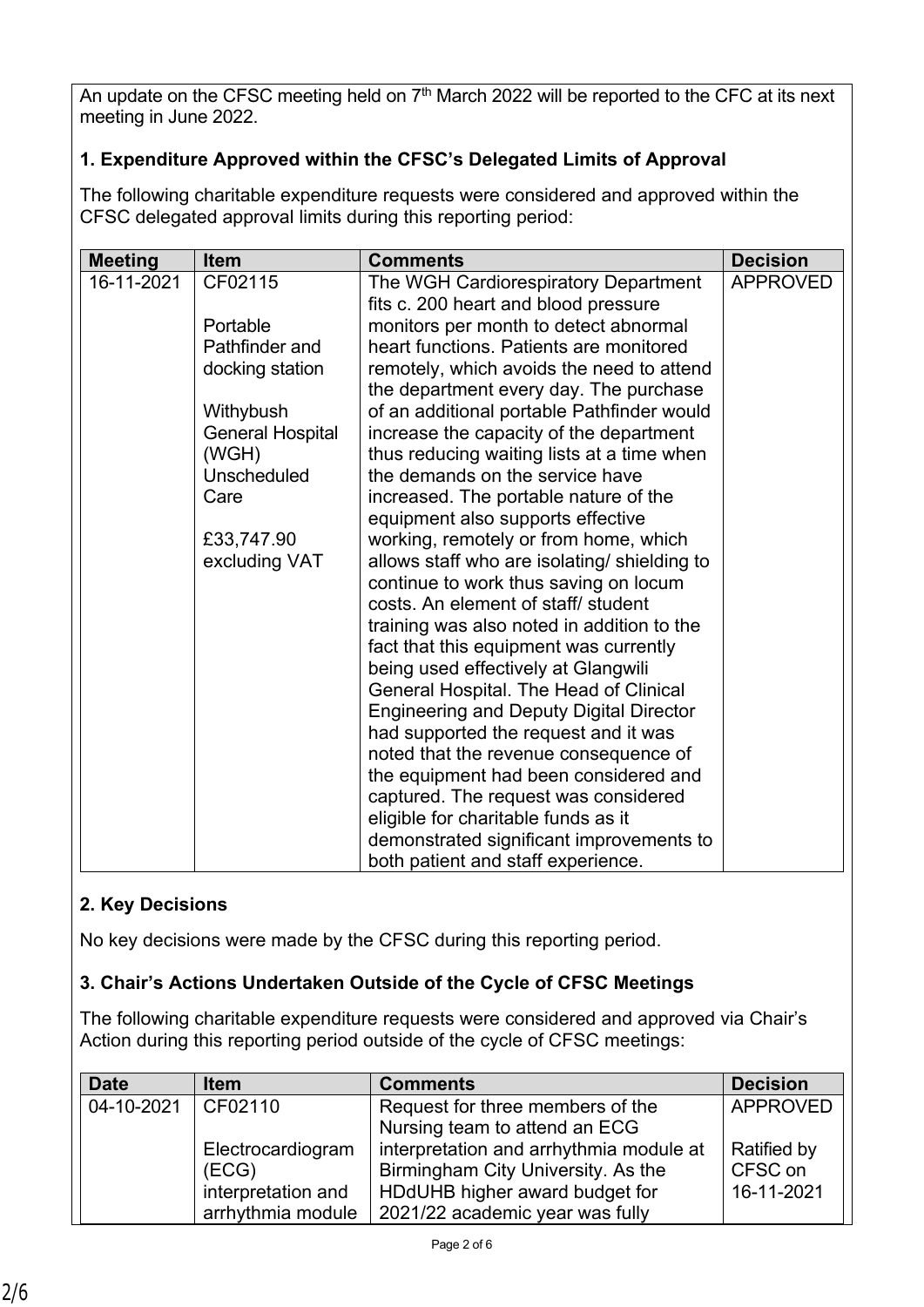|            | at Birmingham City<br>University<br><b>Cardiac Unit</b><br><b>Bronglais General</b><br>Hospital (BGH)<br>£2,460 excluding<br><b>VAT</b>                                                                    | allocated, the request was made to<br>charitable funds to maintain a level of<br>experience and underpin the practical<br>knowledge and skills required of the<br>Nursing team to work in Cardiology<br>care. The training would also support<br>the retention of specialist nursing staff<br>within a highly trained team of cardiac<br>nurses in addition to improving morale.<br>The request was considered eligible for                                                                                                                                                                                        |                                                         |
|------------|------------------------------------------------------------------------------------------------------------------------------------------------------------------------------------------------------------|--------------------------------------------------------------------------------------------------------------------------------------------------------------------------------------------------------------------------------------------------------------------------------------------------------------------------------------------------------------------------------------------------------------------------------------------------------------------------------------------------------------------------------------------------------------------------------------------------------------------|---------------------------------------------------------|
|            |                                                                                                                                                                                                            | charitable funds as it demonstrated<br>significant improvements to both patient<br>and staff experience.                                                                                                                                                                                                                                                                                                                                                                                                                                                                                                           |                                                         |
| 17-09-2021 | CF02143<br>Development of an<br>outdoor roof<br>terrace at ward 10<br><b>Withybush General</b><br>Hospital (WGH)<br><b>WGH</b><br><b>Unscheduled Care</b>                                                  | Request approved in principle at 10 <sup>th</sup><br>September 2021 CFSC meeting and<br>reported to 27th September 2021 CFC<br>meeting. Approval in principle granted<br>subject to the receipt of further<br>information from the Design Team on<br>the nature and reasons for the<br>increased costs and the scope of works.<br>Approved via Chair's Action following<br>receipt of satisfactory further information<br>from the Design Team.                                                                                                                                                                    | <b>APPROVED</b><br>Ratified by<br>CFSC on<br>16-11-2021 |
|            | £10,960.50<br>inclusive of VAT                                                                                                                                                                             |                                                                                                                                                                                                                                                                                                                                                                                                                                                                                                                                                                                                                    |                                                         |
| 04-10-2021 | CF02153<br><b>Masters in Clinical</b><br>Pharmacy<br><b>BGH Pharmacy</b><br>£4,015 excluding<br><b>VAT</b>                                                                                                 | Request to support a junior pharmacist<br>at BGH to complete a Masters in Clinical<br>Pharmacy. As the HDdUHB higher<br>award budget for 2021/22 academic<br>year was fully allocated the request was<br>made to support the development of the<br>pharmacy workforce. The request was<br>considered eligible for charitable funds<br>as it demonstrated significant<br>improvements to clinical and medication<br>management knowledge resulting in<br>improvements to patient care.                                                                                                                              | <b>APPROVED</b><br>Ratified by<br>CFSC on<br>16-11-2021 |
| 07-01-2022 | CF02171<br>EasyOne Pro LAB<br><b>DLCO Lung</b><br><b>Function Testing</b><br>equipment<br><b>WGH Unscheduled</b><br>Care &<br>Pembrokeshire<br>Community<br><b>Services</b><br>£28,978 inclusive<br>of VAT | Request to purchase portable lung<br>function testing equipment to support<br>rapid diagnosis of lung disease in a<br>predominantly outpatient setting across<br>Pembrokeshire. Equipment will allow a<br>regular respiratory clinic at South<br>Pembrokeshire Hospital (SPH) to be<br>established, which has previously not<br>existed. The purchase would enable an<br>improved patient service locally and<br>minimise the amount of travelling for<br>Pembrokeshire patients. The request<br>was considered eligible for charitable<br>funds as it demonstrated significant<br>improvements to the patient and | <b>APPROVED</b><br>Ratified by<br>CFSC on<br>07-03-2022 |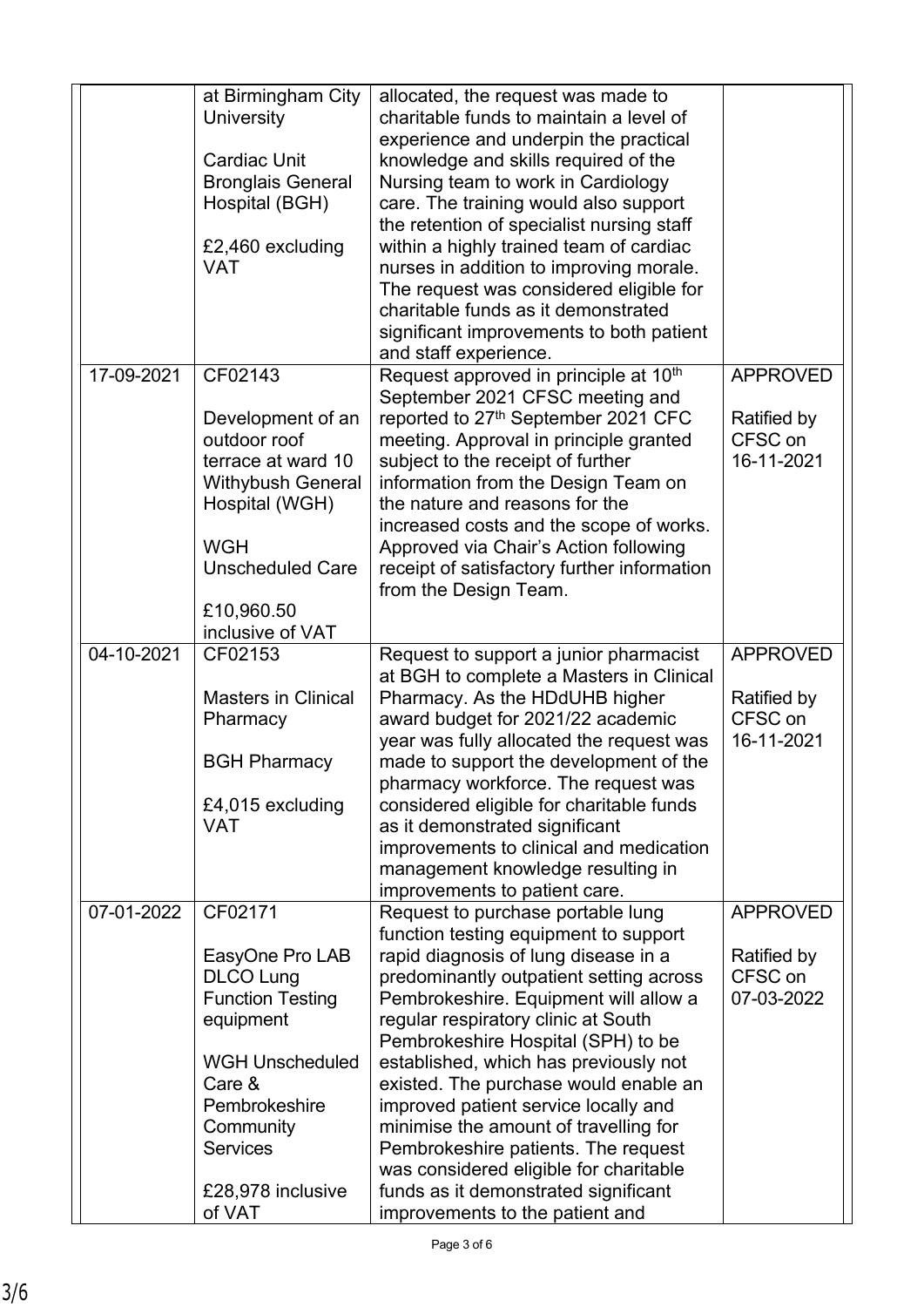| CF02177                |                                           | <b>APPROVED</b>                                                                                                                                                                                                                                                                                                                          |
|------------------------|-------------------------------------------|------------------------------------------------------------------------------------------------------------------------------------------------------------------------------------------------------------------------------------------------------------------------------------------------------------------------------------------|
|                        |                                           |                                                                                                                                                                                                                                                                                                                                          |
| Cardiovascular         |                                           | Ratified by                                                                                                                                                                                                                                                                                                                              |
| <b>Disease</b>         | Pembrokeshire Cardiac Rehabilitation      | CFSC on                                                                                                                                                                                                                                                                                                                                  |
| Management             | Nurse to facilitate the holistic          | 07-03-2022                                                                                                                                                                                                                                                                                                                               |
| course - Primary       | management of patients in primary care    |                                                                                                                                                                                                                                                                                                                                          |
| <b>Care Training</b>   | who are at risk of developing or have     |                                                                                                                                                                                                                                                                                                                                          |
| <b>Centre Ltd</b>      | established cardiovascular disease.       |                                                                                                                                                                                                                                                                                                                                          |
|                        | Course delivered via webinar & self-      |                                                                                                                                                                                                                                                                                                                                          |
| <b>WGH Unscheduled</b> | study. As the HDdUHB Higher Award         |                                                                                                                                                                                                                                                                                                                                          |
| Care                   | process does not accept requests of this  |                                                                                                                                                                                                                                                                                                                                          |
|                        |                                           |                                                                                                                                                                                                                                                                                                                                          |
|                        | programmes other than Swansea             |                                                                                                                                                                                                                                                                                                                                          |
| <b>VAT</b>             | University, a request was made for        |                                                                                                                                                                                                                                                                                                                                          |
|                        | charitable funds due to the nature of the |                                                                                                                                                                                                                                                                                                                                          |
|                        |                                           |                                                                                                                                                                                                                                                                                                                                          |
|                        |                                           |                                                                                                                                                                                                                                                                                                                                          |
|                        |                                           |                                                                                                                                                                                                                                                                                                                                          |
|                        |                                           |                                                                                                                                                                                                                                                                                                                                          |
|                        | experience.                               |                                                                                                                                                                                                                                                                                                                                          |
|                        | £900 excluding                            | experience.<br>Request to support a six-month multi<br>professional module to further develop<br>knowledge and skills of a<br>nature from other education training<br>training needs identified. The request<br>was considered eligible for charitable<br>funds as it demonstrated significant<br>improvements to both patient and staff |

## **4. Key Risks and Issues/Matters of Concern**

No key risks or issues/matters of concern were considered by the CFSC during this reporting period.

#### **5. Matters Requiring CFC Consideration or Approval**

The following matters were considered by the CFSC during this reporting period, for noting by the CFC:

- Revenue consequences of charitable purchases the CFSC recognised the need for controls to be put in place to ensure the consideration and acceptance of ongoing revenue costs associated with all charitable purchases, not only for medical equipment. The Assistant Director of Finance (Financial Planning & Statutory Reporting) provided confirmation to CFSC Members that a process will be established within the Finance Business Partnering Team to highlight and capture any revenue consequences to HDdUHB at the time a charitable funds purchase is made. This matter will be an agenda item at the 7<sup>th</sup> March 2022 CFSC meeting to seek assurance that adequate processes have been implemented.
- Discretionary Capital Programme the Head of Capital Planning advised that HDdUHB's 2022/23 capital priorities should be confirmed by the end of February 2022. This would then enable the Capital Planning team and the Hywel Dda Health Charities team to identify any capital bids eligible for charitable funds and to discuss the support of any priorities from charitable funds with the relevant fund managers.
- Learning and Development CFSC members were informed that the HDdUHB Learning & Development Policy is to be reviewed during Q4 2021/22 and consideration given to the role that charitable funds could play in supporting extended learning opportunities for staff, including higher award studies. It was noted that this review would also consider equitable access to training as not all services have access to sufficient levels of charitable funds.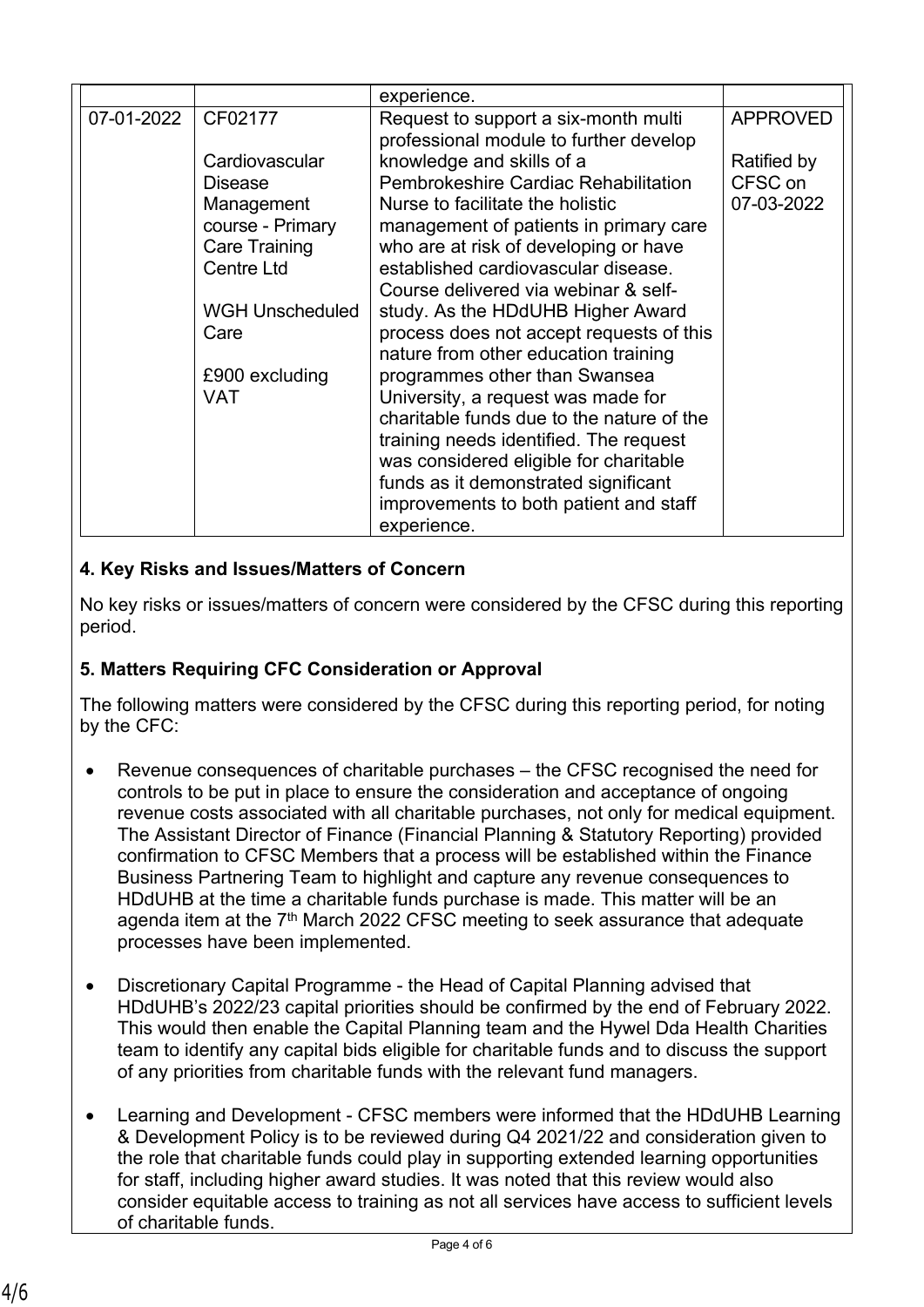## **6. Revisions to the CFSC's Terms of Reference**

There are no revisions to be made to the CFSC's Terms of Reference at this time.

## **7. Requests for the Establishment of New Charitable Funds**

No requests for the establishment of new charitable funds were received during this reporting period.

## **8. CFSC Meeting Dates for 2022/23**

| <b>Charitable Funds</b><br><b>Sub-Committee</b> | <b>Update report to</b><br><b>Charitable Funds Committee</b> |
|-------------------------------------------------|--------------------------------------------------------------|
| 3rd May 2022                                    | 6 <sup>th</sup> June 2022                                    |
| 5 <sup>th</sup> July 2022                       | 26th September 2022                                          |
| 6 <sup>th</sup> September 2022                  | 26th September 2022                                          |
| 8 <sup>th</sup> November 2022                   | 5 <sup>th</sup> December 2022                                |
| 17 <sup>th</sup> January 2023                   | 14th March 2023                                              |
| 7 <sup>th</sup> March 202                       | <b>June 2023</b>                                             |

## **Argymhelliad / Recommendation**

The Charitable Funds Committee is requested to **NOTE** the content of this report in respect of the Charitable Funds Sub-Committee's provision of assurance.

| Amcanion: (rhaid cwblhau)                                                                        |                                                                                                                                                                                                                                                                                                                                                                                                                      |
|--------------------------------------------------------------------------------------------------|----------------------------------------------------------------------------------------------------------------------------------------------------------------------------------------------------------------------------------------------------------------------------------------------------------------------------------------------------------------------------------------------------------------------|
| Objectives: (must be completed)                                                                  |                                                                                                                                                                                                                                                                                                                                                                                                                      |
| <b>Committee ToR Reference:</b><br>Cyfeirnod Cylch Gorchwyl y Pwyllgor:                          | <b>Charitable Funds Committee</b><br>12.6 The Committee shall establish the Charitable<br>Funds Sub-Committee to ensure that the UHB's<br>policies and procedures are followed in relation to<br>specialist designated and restricted funds.                                                                                                                                                                         |
|                                                                                                  | <b>Charitable Funds Sub-Committee</b><br>10.4.1 The Sub-Committee Chair, supported by the<br>Sub-Committee Secretary, shall report formally,<br>regularly and on a timely basis to the Charitable Funds<br>Committee on the Sub-Committee's activities. This<br>includes the submission of a Sub-Committee update<br>report as well as the presentation of an Annual Report<br>within 6 weeks of the financial year. |
| Cyfeirnod Cofrestr Risg Datix a Sgôr<br>Cyfredol:<br>Datix Risk Register Reference and<br>Score: | Not applicable                                                                                                                                                                                                                                                                                                                                                                                                       |
| Safon(au) Gofal ac lechyd:<br>Health and Care Standard(s):                                       | Governance, Leadership and Accountability                                                                                                                                                                                                                                                                                                                                                                            |